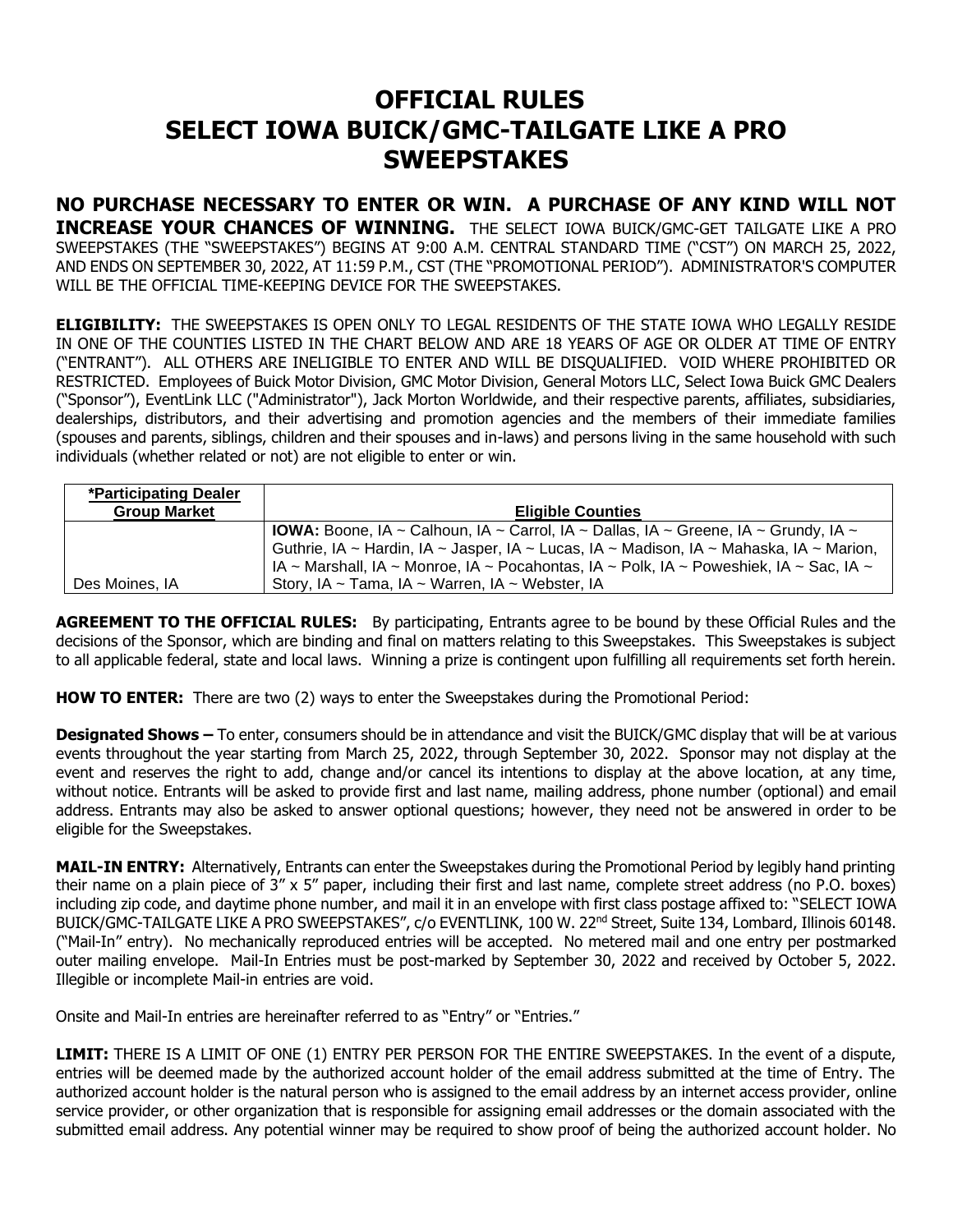mechanical reproductions of entry forms permitted. Any attempt by any participant to obtain more than the stated number of entries by using multiple/different identities, registrations or any other methods will void that participant's entries and that participant may be disqualified. Entrants are responsible for all charges imposed by their Internet service provider, including any applicable taxes on such services, in connection with submission of an entry. Administrator is not responsible for lost, late, incomplete, invalid, unintelligible, unreadable, or misdirected registrations, which will be disqualified. Administrator will not accept submissions from wireless domains, blacklist domains, or any email address Administrator deems to be potentially harmful to the Website. Use of any automated system to participate is prohibited and will result in disqualification. All entries become the property of Sponsor and/or Administrator and will not be acknowledged or returned. Please also see the "Entrant's Personal Information" section below, of these Official Rules.

**WINNER SELECTION AND NOTIFICATION:** There will be a total of three (3) Sweepstakes Prize Winner. Administrator will randomly select the potential Sweepstakes winners in a random drawing conducted on or about October 6, 2022 from all eligible entries received during the Promotional Period. Each potential winner will be notified by telephone and/or email, as determined by Administrator, within approximately five (5) days of the aforementioned drawing dates. Messages may not be left. Sponsor shall have no liability for any winner notification that is lost, intercepted, or not received by a potential winner for any reason. If, despite reasonable efforts, a potential winner does not respond within seventy-two (72) hours of the first notification attempt, or if the prize or prize notification is returned as unclaimed or undeliverable to such potential winner, such potential winner may, in Sponsor's sole discretion, forfeit his or her prize and an alternate winner may be selected. Sponsor, in its sole discretion, will attempt to contact up to three (3) potential winners of a prize in accordance with the above procedure, after which the prize in question may go unawarded if it remains unclaimed. If any potential prize winner is found to be ineligible, or if he or she has not complied with these Official Rules or declines the prize for any reason prior to award, such potential prize winner will be disqualified, and an alternate prize winner may be selected. Administrator reserves the right to disqualify anyone not fully complying with the Official Rules. Potential winner must verify address and return within five (5) days an affidavit of eligibility, a liability release and (where legal) a publicity release (collectively, the "**Prize Claim Documents**") and addition proof of eligibility, if requested. Failure of any winner to return the Prize Claim Documents within the specified time period may result in forfeiture of the prize and selection of an alternate winner from the remaining eligible entries for that prize. A prize will not be awarded until all such properly executed forms are returned. Subject to verification of eligibility and compliance with the terms of these Official Rules, the potential winners will be declared the official winner of the Sweepstakes (the "Winner(s)"). Unclaimed prizes may not be awarded.

**PRIZE/ODDS:** There will be one (1) Grand Prize Winner, one (1) First Prize Winner, and one (1) Second Prize Winner for this Sweepstakes.

**GRAND PRIZE**: One (1) Grand Prize Winner will receive:

• One (1) Big Green Egg/Kamado Joe Grill The Approximate Retail Value ("ARV") of the Grand Prize package is: \$749.00.

**FIRST PRIZE:** One (1) First Prize Winner will receive:

• One (1) Yeti Cooler

**SECOND PRIZE:** One (1) Second Prize Winner will receive:

• One (1) Tailgate Like a Pro Bag Set.

The Approximate Retail Value ("ARV") of First Prize package: \$349.00. The Approximate Retail Value ("ARV") of Second Prize package: \$175.00. The total Approximate Retail Value ("ARV") of all Sweepstakes Prizes is: \$1,273.00.

## **Odds of winning depend on the number of eligible entries received.**

**PRIZE RESTRICTIONS:** Prize is awarded "as is" with absolutely no representations or warranties of any kind, either express or implied, from Sponsor and/or Administrator. To the fullest extent permitted by law, Sponsor and/or Administrator disclaim any and all representations and warranties in connection with this sweepstakes and any prize.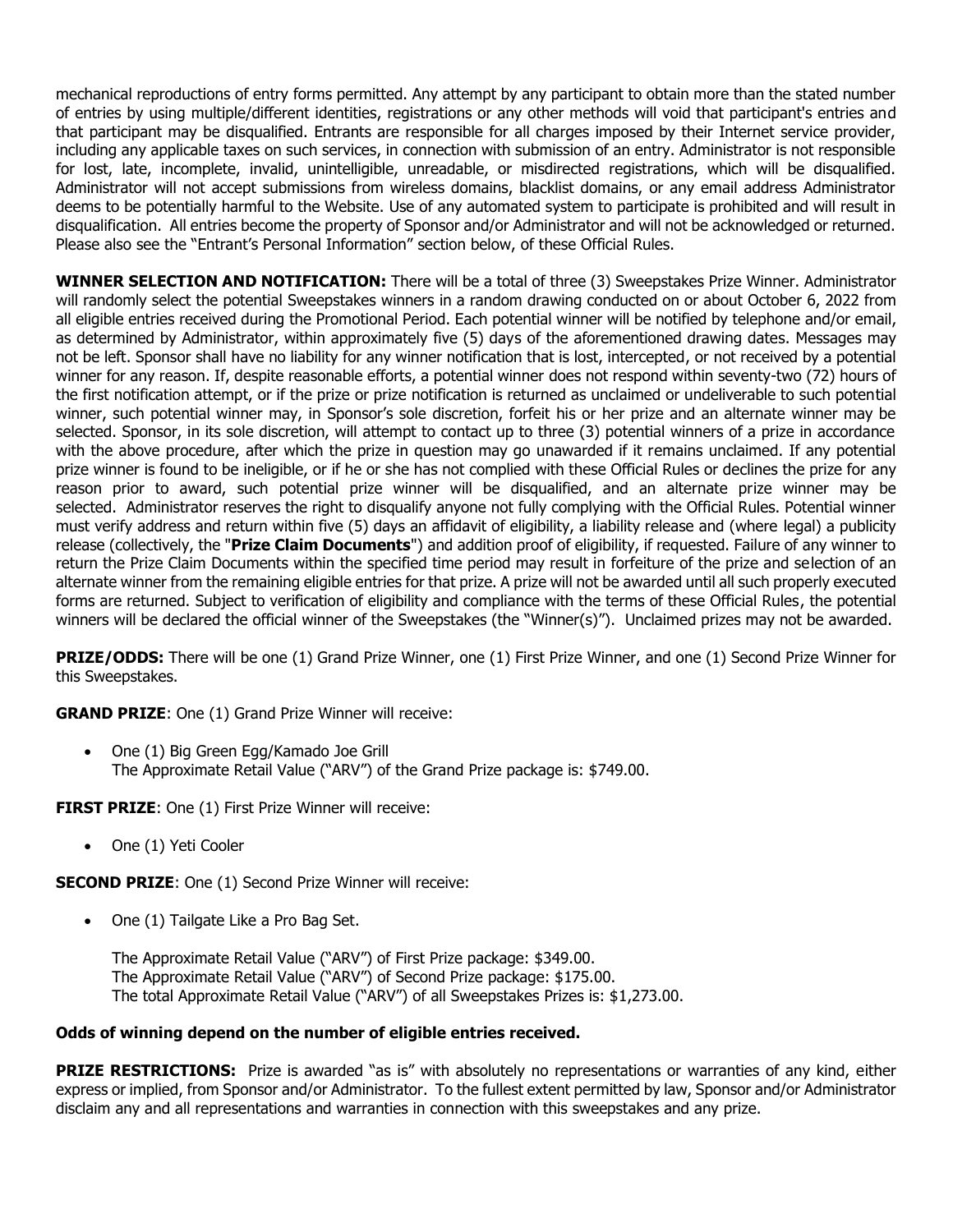All details of Prize will be determined by Administrator in its sole discretion. Sponsor and/or Administrator reserves the right to substitute Prize (or portion thereof) with a similar prize (or prize element) of comparable or greater value. **All taxes and other expenses, costs, or fees associated with the acceptance and/or use of Prize (not limited to federal, state, local and/or income taxes and travel and transportation costs associated with collecting the prize) are the sole responsibility of Winner.**

In the Administrator's sole discretion, Winner may be required to forfeit the prize and an alternate winner may be selected in accordance with these Official Rules from the remaining eligible Entries if selected winner (i); declines or cannot accept, receive or use the prize for any reason; or (ii) fails to comply with these Official Rules. The maximum value of the prize set forth above represents the Sponsor's good faith determination of the maximum ARV thereof and the actual fair market value, as ultimately determined the Sponsor, cannot be challenged or appealed.

**PUBLICITY:** Except where prohibited by law, the acceptance of a Prize constitutes permission for Sponsor and/or Administrator to use the Winner's name, hometown, likeness, statements and other personally identifiable information for promotional, advertising and marketing purposes in any media throughout the world without additional compensation, prize, incentive, consideration, consent or review; and upon request, the Prize Winner must provide written consent to such use.

**RELEASE:** By participating (a) Entrants release Sponsor, Administrator, Buick Motor Division and GMC Motor Division, General Motors LLC, Jack Morton Worldwide, and their respective subsidiaries, affiliates, limited liability companies, suppliers, distributors, advertising/promotion agencies, and prize suppliers, and each of their respective parent companies and each such company's officers, shareholders, directors, members, employees, licensors and agents (collectively the "Released Parties"), from any and all liability for any claims, costs, injuries, losses, or damages, of any kind caused by their participation, including the unauthorized or illegal access to personally identifiable or sensitive information or the acceptance, possession, use, or misuse of the prize; (b) Entrants, by participating, agree that Released Parties will have no liability whatsoever, and shall be held harmless by Entrants against any liability, for any injuries, losses or damages of any kind, including, but not limited to, death or destruction of property resulting in whole or in part, directly or indirectly, from acceptance, possession, misuse or use of the prize(s) (including any travel or activity associated thereto) or participation in this Sweepstakes; and (c) acknowledge that said parties have neither made nor are in any manner responsible or liable for any warranty representation or guarantee, expressed or implied, in fact or in law, relative to a prize, including, but not limited to, the prize quality or availability

**LIMITATIONS OF LIABILITY:** Neither Released Parties nor any service providers are responsible for incorrect or inaccurate transcription of Entry information, or for any human or other error, technical malfunctions, lost/delayed data or voice transmission, omission, interruption, deletion, defect, line failures of any telephone network, computer equipment, software, or any other error or malfunction, or late, lost or misdirected mail, or any injury or damage related to or resulting from participation in this Sweepstakes. Neither Released Parties nor any service providers are responsible for typographical or other error in the printing of Sweepstakes materials, the administration of the Sweepstakes, or the announcement of the prize winner, including any such error as may give an erroneous indication that a prize has been won. Under no circumstances will more than the advertised number of prizes be awarded. CAUTION: ANY ATTEMPT BY AN ENTRANT OR ANY OTHER INDIVIDUAL TO DELIBERATELY DAMAGE ANY WEBSITE, TAMPER WITH THE ENTRY PROCESS OR INSTANT WIN GAME, OR OTHERWISE UNDERMINE THE LEGITIMATE OPERATION OF THE SWEEPSTAKES MAY BE A VIOLATION OF CRIMINAL AND CIVIL LAWS, AND SHOULD SUCH AN ATTEMPT BE MADE, SPONSOR RESERVES THE RIGHT TO COOPERATE IN THE PROSECUTION OF ANY SUCH INDIVIDUAL(S) AND TO PURSUE ALL REMEDIES TO THE FULLEST EXTENT PERMITTED BY LAW.

**GENERAL CONDITIONS:** Sponsor or Administrator's failure to enforce any term of these Official Rules shall not constitute a waiver of that provision. If for any reason the Sweepstakes is not capable of being executed as planned, or infection by computer virus, bugs, tampering, unauthorized intervention, fraud, action of Entrants, technical failures or any other causes which in the opinion of Administrator and/or Sponsor, corrupt or affect the administration, security, fairness, integrity, or proper conduct of this Sweepstakes, Sponsor and/or Administrator reserves the right, at its sole discretion, to disqualify any suspect Entry or Entrant and to cancel, terminate, modify, or suspend, the Sweepstakes and randomly select the winner from valid entries received prior to action taken, or otherwise as may be deemed fair and equitable by the Sponsor in its sole discretion. In the event of any cancellation, termination or suspension, notice thereof will be posted at [https://www.go2eventlink.com/rules/.](https://www.go2eventlink.com/rules/) Entries not complying with all rules are subject to disqualification. Administrator reserves the right, in its sole discretion, to disqualify any individual it finds to be tampering with the entry process or the operation of the Sweepstakes or to be acting in violation of the Official Rules of this or any other promotion or in an